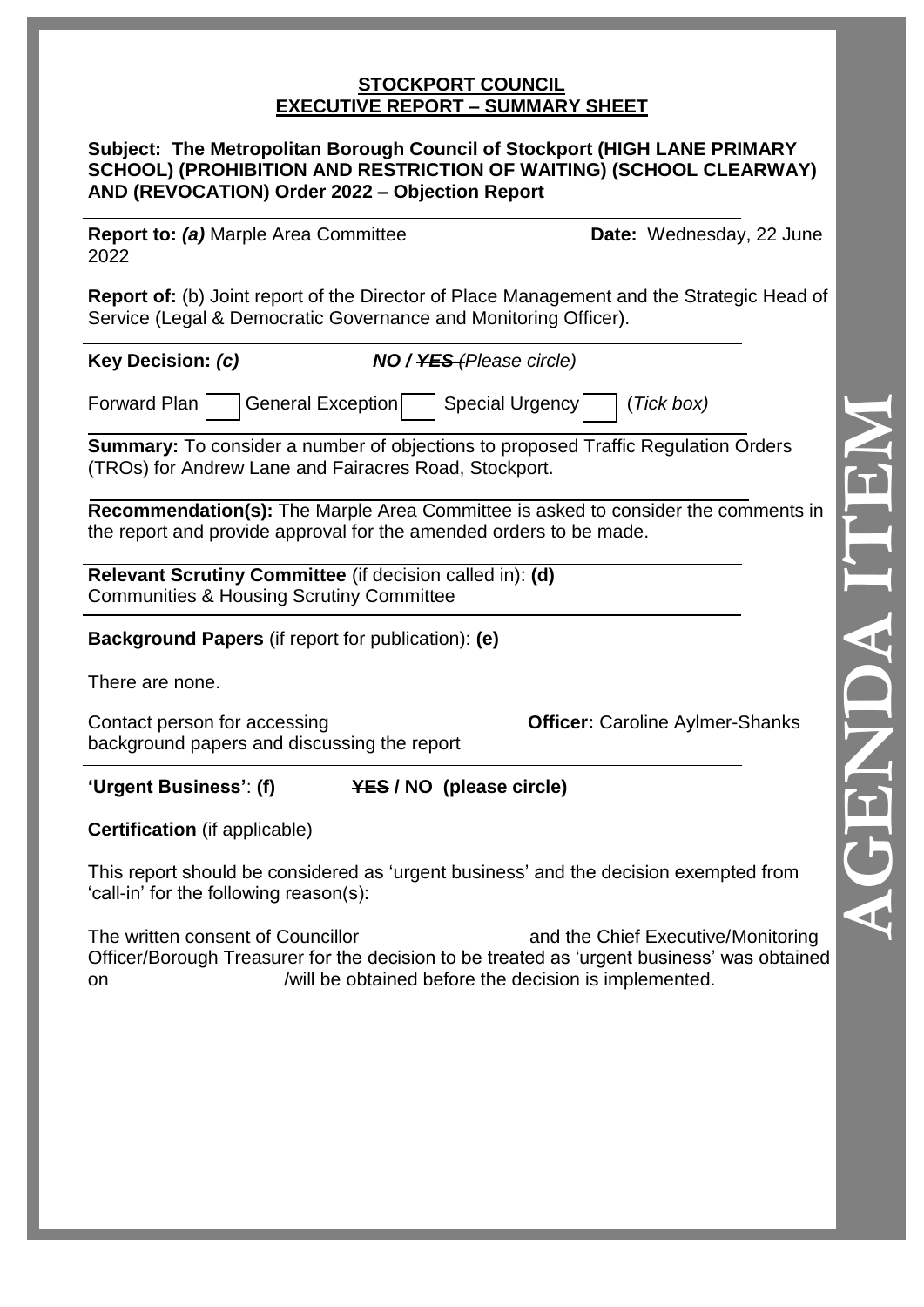### **The Metropolitan Borough Council of Stockport (HIGH LANE PRIMARY SCHOOL) (PROHIBITION AND RESTRICTION OF WAITING) (SCHOOL CLEARWAY) AND (REVOCATION) Order 2022 – Objection Report**

Joint report of the Corporate Director for Place Management & Regeneration and the Head of Legal, Democratic Governance and Estate & Asset Management

## **1. INTRODUCTION AND PURPOSE OF REPORT**

- 1.1 This report is to advise committee members of a number of objections to the proposed introduction of Traffic Regulation Orders (TROs) on Andrew Lane and Fairacres Road, Stockport. The TROs are proposed as part of the Road Safety around Schools scheme for High Lane Primary School, in the Marple South & High Lane Ward. The TROs as advertised are shown on Drawing No. 0305/54/HL/002 Rev A.
- 1.2 To ensure that objections to the permanent Traffic Regulation Order are appropriately and efficiently considered.

### **2. INFORMATION AND ADVICE**

2.1. In considering the objection the Area Committee should be mindful that unless otherwise authorised, the only right the general public has over the highway is a right of passage along it. The Authority has both a duty of care to ensure the safety of the travelling public and a duty under the Traffic Management Act 2004 to secure and facilitate the expeditious movement of traffic.

### **3. OBJECTIONS AND COMMENTS**

3.1. One response was received within the timescales for objections, with a further objection received after the deadline for responses had passed. For completeness both responses are addressed within this report. The objections are set out and responded to in turn below.

### *Objection 1*

3.2. The first response did not include a specific objection to the proposed TROs, but rather an enquiry as to where parents/carers can park when taking children to school.

### *Objection 1 – SMBC Response*

3.3. The only proposed change to the existing TROs is the introduction of a 12m section of No Waiting at Times Shown (Monday to Friday 08:30-09:30 and 14:30-16:00) at the eastern end of Fairacres Road. This will reduce the available on-street car parking provision by two vehicle lengths at school drop-off and pick-up times. Unrestricted on-street car parking will be retained further west along Fairacres Road. Unrestricted on-street car parking is also available on the eastern side of Andrew Lane immediately opposite the school grounds, and is unrestricted on both sides of the carriageway to the north of Fairacres Road and to the south of the school grounds. The additional TRO is proposed in order to improve the flow of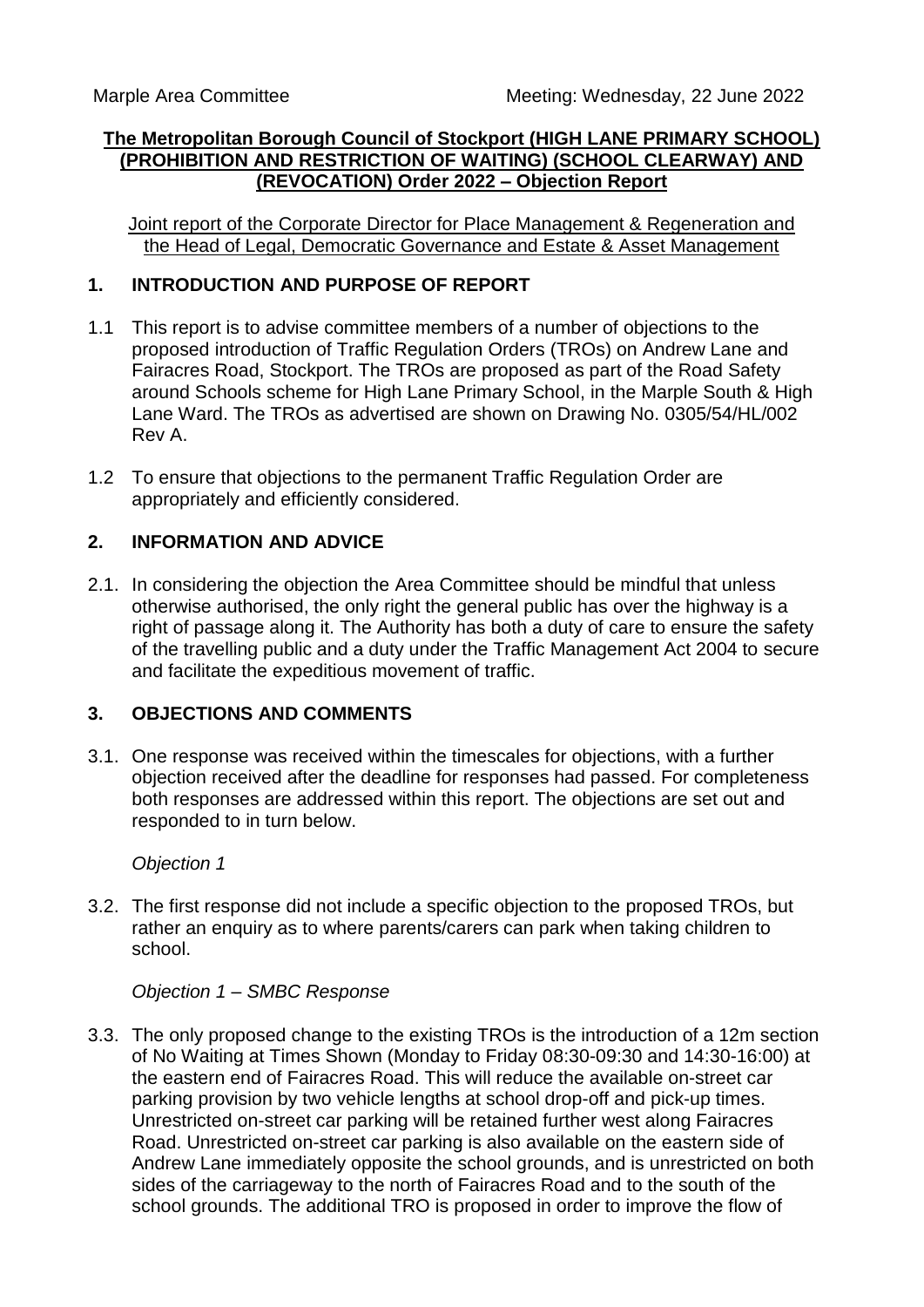traffic at the eastern end of Fairacres Road and prevent vehicles blocking the uncontrolled pedestrian crossing. It is considered that the benefits to safety outweigh the minor impact on on-street car parking availability.

*Objection 2*

3.4. The second response included an objection to the proposed TROs based on an understanding that additional 'yellow lines' were to be provided on Andrew Lane. The responded acknowledged that their response was provided after the advertised deadline and that they were unable to view the map of the proposals.

Objection 2 – SMBC Response

3.5. A member of the Traffic Services team contacted the objector and confirmed that the existing restrictions on Andrew Lane are proposed to be revoked and reinstated as existing, with no extension, in order to aid the management and enforcement of the existing restrictions. A copy of the TRO Drawing No. 0305/54/HL/002 Rev A was also provided. The resident was satisfied with the information provided and confirmed that they no longer had an objection to the proposals.

# **4. PROPOSED AMENDMENT TO THE ORDER**

- 4.1. A review of existing TROs across SMBC has been undertaken and it is proposed to amend the times of the No Waiting at Times Shown on Fairacres Road slightly to apply Monday to Friday 08:30-09:30 and 15:00-15:45. The school start time is currently 9am and finish time is 3:15pm so it is considered that these amended times are still appropriate. This proposed change would reflect a slight reduction in the times covered by the TRO and would help streamline the TROs in use across the borough.
- 4.2. It is proposed that the amended Traffic Regulation Orders as shown on Drawing No. 0305/54/HL/002 Rev B and described within Appendix A be made.

## **5. FINANCIAL IMPLICATIONS**

5.1. There are no financial implications arising from the recommendations in this report.

## **6. LEGAL IMPLICATIONS**

6.1. The Council has a statutory duty to ensure that its highways operate safely for the safe passage of all traffic including pedestrians and powers to regulate and restrict traffic to assist in that duty.

## **7. REASONS FOR RECOMMENDATIONS**

- 7.1. To comply with the Local Authorities' Traffic Orders, Regulations 1996 the Authority must consider all objections submitted during the consultation period of at least 21 days before 'Making' a Traffic Regulation Order.
- 7.2. The Committee should make a decision in respect of the objection/s received so that the scheme can be progressed and the No Wating At Times Shown (Monday to Friday 08:30-09:30 and 15:00-15:45) restrictions introduced or abandoned.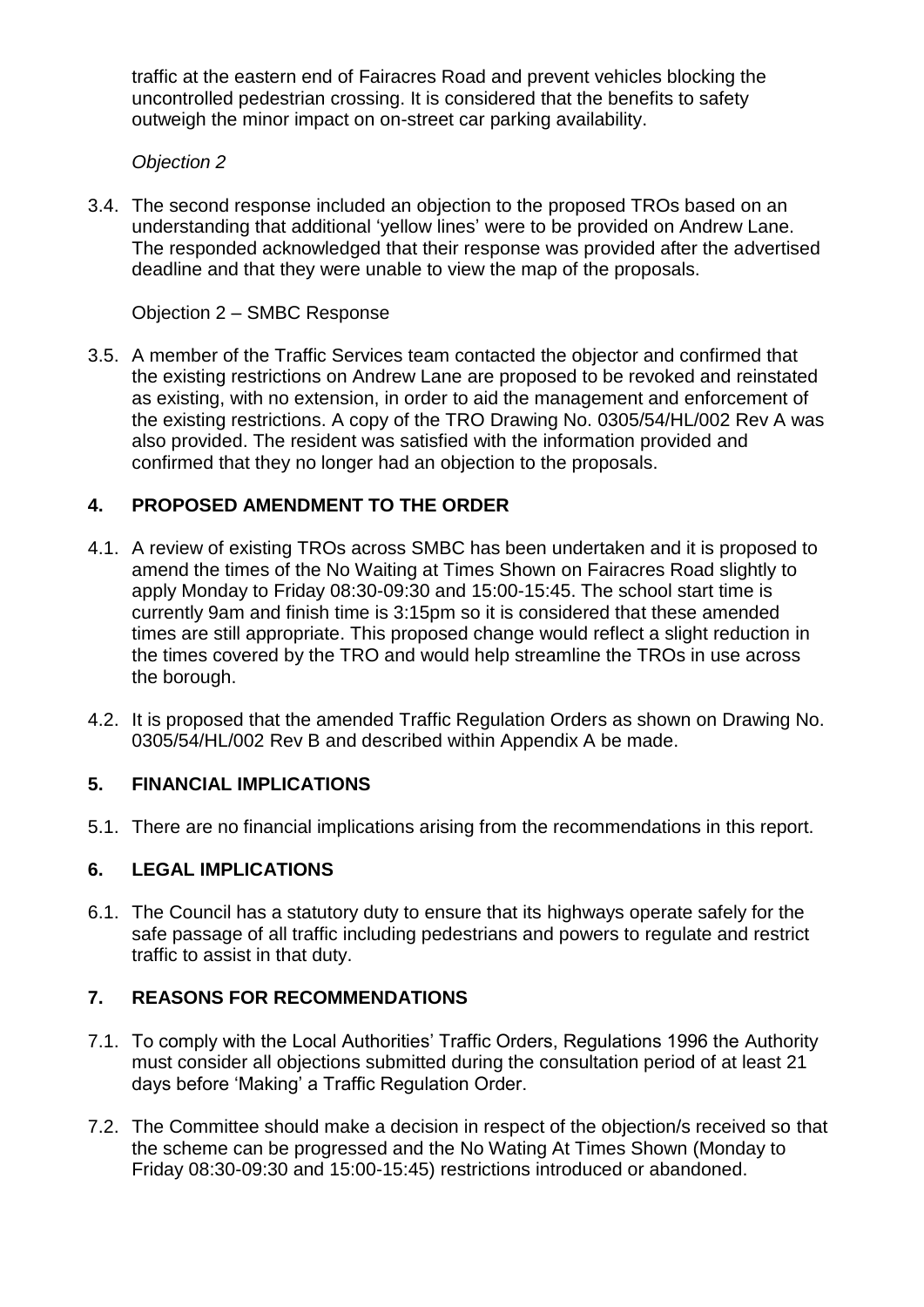## **8. ALTERNATIVES CONSIDERED**

8.1. The alternative to the proposals laid out in this report is to continue with the current lack of restriction on the highway by not introducing the proposed traffic regulation orders.

# **9. RECOMMENDATIONS**

- 9.1. It is recommended that:
- 9.2. the Area Committee note all Traffic Regulation Orders where objections have been considered by officers;
- 9.3. the Area Committee accept the proposed amendment/s to the Order as stated above and as shown on Drawing No 0305/54/HL/002 Rev B and described within Appendix A.
- 9.4. That the objectors are informed of the decision where contact details have been provided.

### Background Papers

There are no background papers to this report.

Anyone wishing further information please contact Caroline Aylmer-Shanks on telephone number or by email on c.aylmer-shanks@stockport.gov.uk